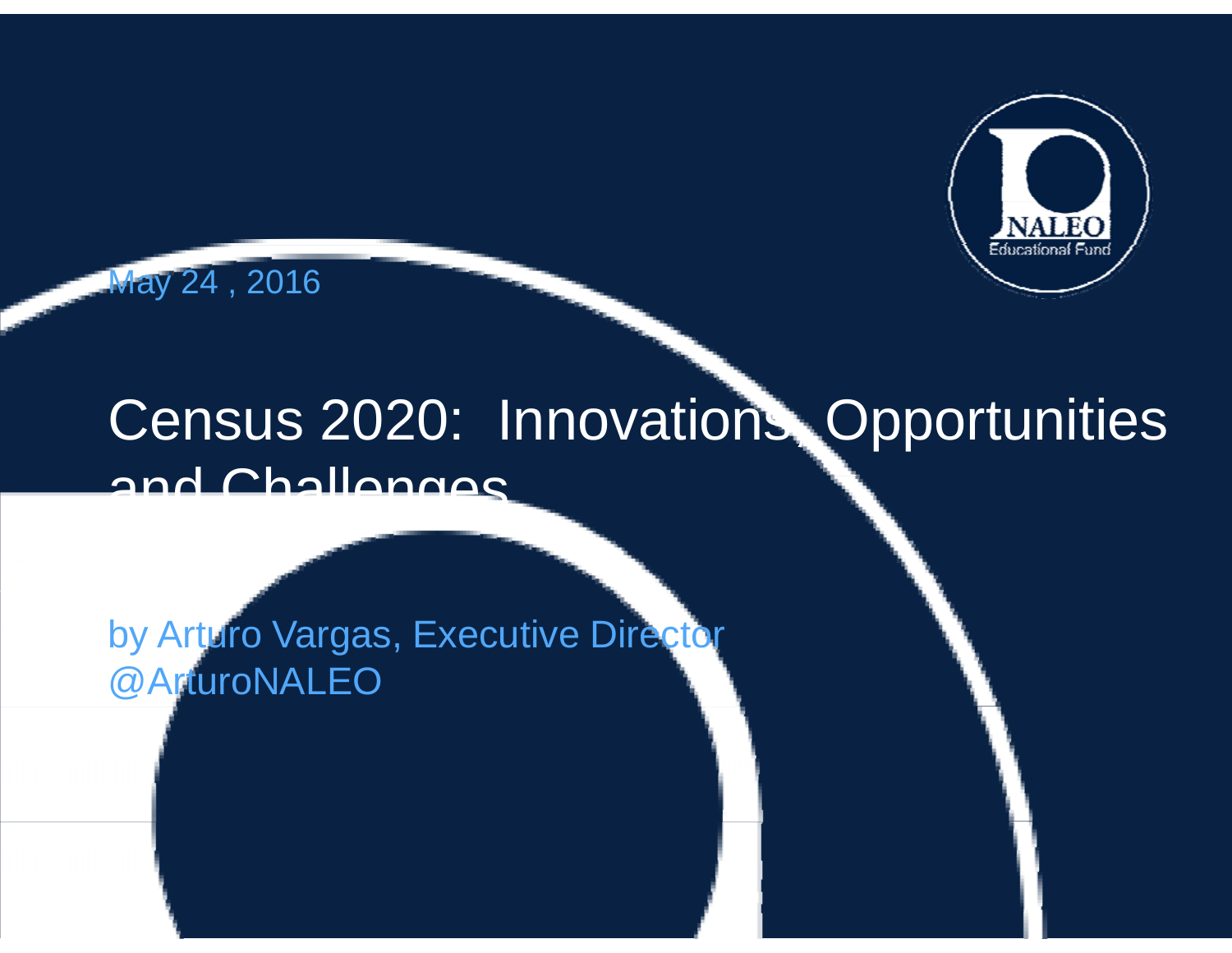## 2020 Census

Proposed Changes and New Approaches

- Bureau must conduct the 2020 Census at a lower cost per household than 2010. This means finding cost savings of \$5 billion.
- $\blacksquare$  . Bureau is testing changes and new approaches which all have important implications for undercounted communities:



response option



Internet response as primary  $\quad \blacksquare \blacksquare$  Reduction in number of field Reduction in number ofstaff, field "presence"



Use of administrative records and other third-party data for nonobserve and minimizative reserve and and party data for non-<br>response followup (NRFU) laterally dispanic origin and race proponse followup (NRFU)

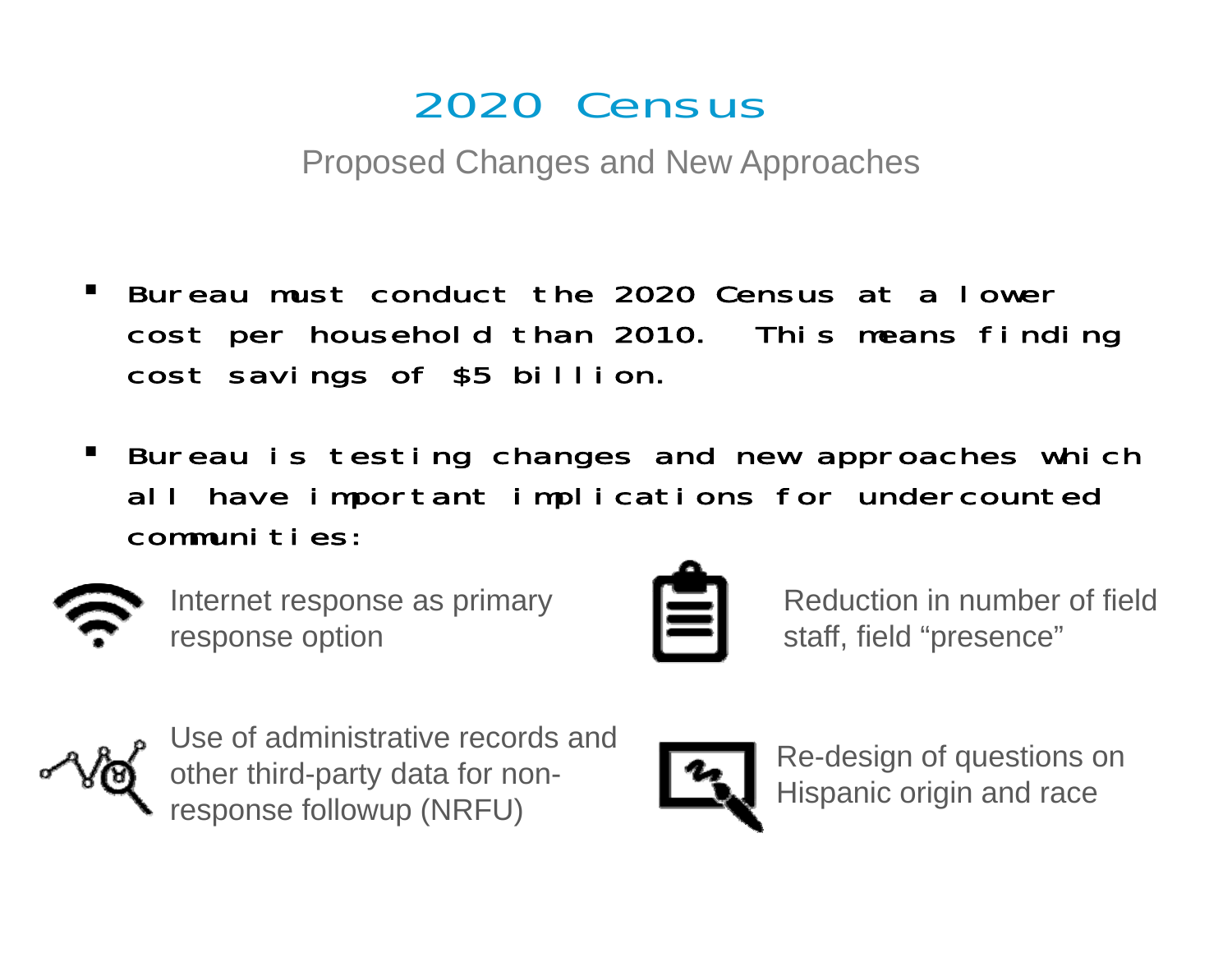### Potential Implications: Re-design of questions on Hispanic origin and race

| 8. Is Person 1 of Hispanic, Latino, or Spanish origin?<br>No, not of Hispanic, Latino, or Spanish origin<br>Yes, Mexican, Mexican Am., Chicano<br>Yes, Puerto Rican<br>Yes, Cuban<br>Yes, another Hispanic, Latino, or Spanish origin - Print origin, for example,<br>Argentinean, Colombian, Dominican, Nicaraguan, Salvadoran, Spaniard, and so on. Z                         |
|---------------------------------------------------------------------------------------------------------------------------------------------------------------------------------------------------------------------------------------------------------------------------------------------------------------------------------------------------------------------------------|
| 9. What is Person 1's race? Mark X one or more boxes.<br>White<br>Black, African Am., or Negro<br>American Indian or Alaska Native - Print name of enrolled or principal tribe. $\bar{\chi}$                                                                                                                                                                                    |
| Asian Indian<br>Native Hawaiian<br>Japanese<br>Chinese<br><b>Korean</b><br>Guamanian or Chamorro<br>Filipino<br>Vietnamese<br>Samoan<br>Other Asian - Print race, for<br>Other Pacific Islander - Print<br>example, Hmong, Laotian, Thai,<br>race, for example, Fijian, Tongan,<br>Pakistani, Cambodian, and so on. $\overrightarrow{K}$<br>and so on. $\overline{\mathcal{K}}$ |
|                                                                                                                                                                                                                                                                                                                                                                                 |



Goals of re-

- $\mathbb{R}^n$  Increase responses to race and ethnicity questions
- Increase reporting in the OMB race and ethnic categories
- $\blacksquare$  . Increase accuracy and reliability of results, including information on national origin and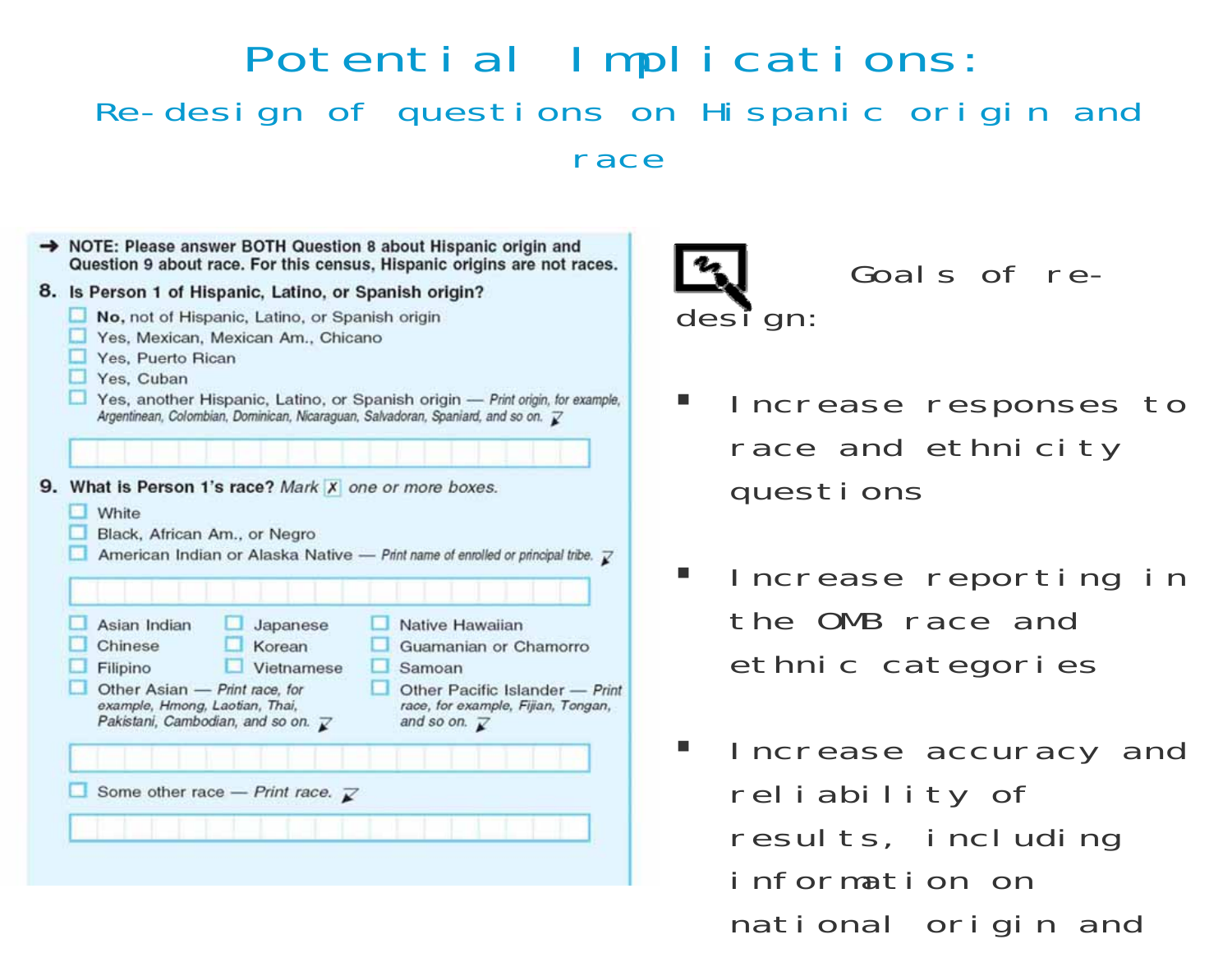#### Re-design of questions on Hispanic origin and race

|   | Note, you may report more than one group.                                                                                                                                                       |
|---|-------------------------------------------------------------------------------------------------------------------------------------------------------------------------------------------------|
|   | White - Print, for example, German, Irish, English, Italian, Polish,<br>French, etc.                                                                                                            |
|   |                                                                                                                                                                                                 |
|   | Hispanic, Latino, or Spanish - Print, for example, Mexican or<br>Mexican American, Puerto Rican, Cuban, Salvadoran, Dominican, Colombian, etc.                                                  |
|   |                                                                                                                                                                                                 |
|   | Black or African Am. - Print, for example, African American, Jamaican,<br>Haitian, Nigerian, Ethiopian, Somali, etc.                                                                            |
|   |                                                                                                                                                                                                 |
|   | Asian - Print, for example, Chinese, Filipino, Asian Indian, Vietnamese,<br>Korean, Japanese, etc.                                                                                              |
|   |                                                                                                                                                                                                 |
|   |                                                                                                                                                                                                 |
| п | American Indian or Alaska Native - Print, for example, Navajo Nation,<br>Blackfeet Tribe, Mayan, Aztec, Native Village of Barrow Inupiat Traditional<br>Government, Nome Eskimo Community, etc. |
|   |                                                                                                                                                                                                 |
|   | Middle Eastern or North African - Print, for example, Lebanese,<br>Iranian, Egyptian, Syrian, Moroccan, Algerian, etc.                                                                          |
|   |                                                                                                                                                                                                 |
|   | Native Hawaiian or Other Pacific Islander - Print, for example,<br>Native Hawaiian, Samoan, Chamorro, Tongan, Fijian, Marshallese, etc.                                                         |
|   |                                                                                                                                                                                                 |
|   | Some other race, ethnicity, or origin - Print details.                                                                                                                                          |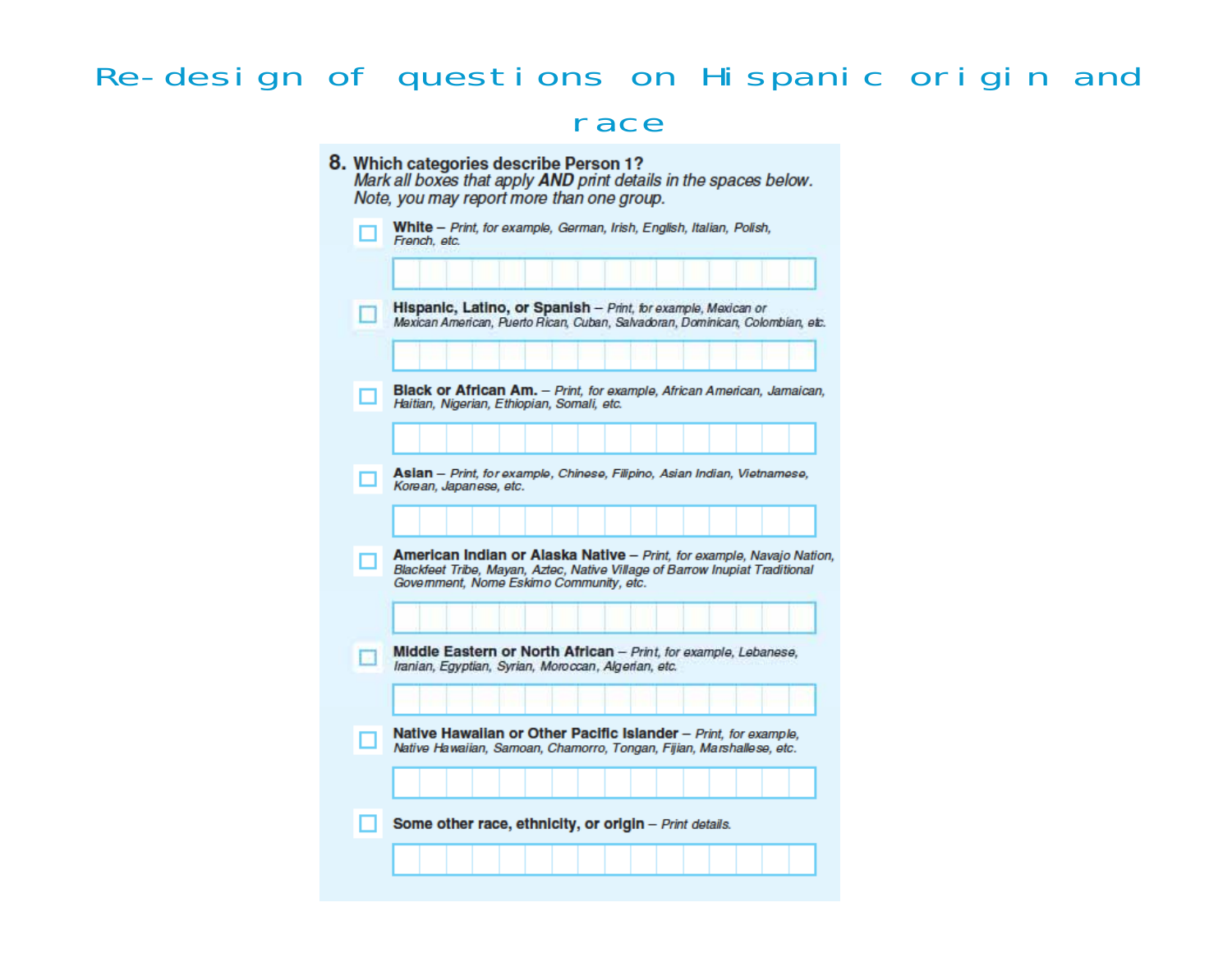## 2020 Census: Key Upcoming Activities

- 2016 Census Test (April 1st Census Day) 2016 Address Canvassing Test Boundary and Annexation Survey - Governmental entities receive their annual 2016invitation to update their legal boundaries Award 2020 Census Questionnaire Assistance ContractAward Integrated Communications Contract
- $2017\;$  2017 Census Test (April 1<sup>st</sup> Census Day) Topics to Congress – by March 31, 2017\* Local Update of Census Addresses – Invitations sent to governmental entities to participate in review of our Master Address File and is complete in 2018
- 2018 End-to-End Test (April 1<sup>st</sup> Census Day) Question Wording to Congress  $-$  by March 31, 2018 $*$ Partnership Program – Launch of the partnership program **Complete Count Committees** — Formation of committee's should be complete 2018
- Advertising Begins in early 2020 Census Day – April 1, 2020  $\mathbf 0$  Nonresponse Followup - Begins in late April and continues until late June/early<br>U July 2019-2020

Apportionment Counts to the President – by December 31, 2020

2021Redistricting Counts to the States – by March 31, 2021

Source: U.S. Department of Commerce, Economics and Statistics Administration, U.S. Census Bureau \*Topic and question wording for the American Community Survey will be delivered along with the topics and question wording for the 2020 Census